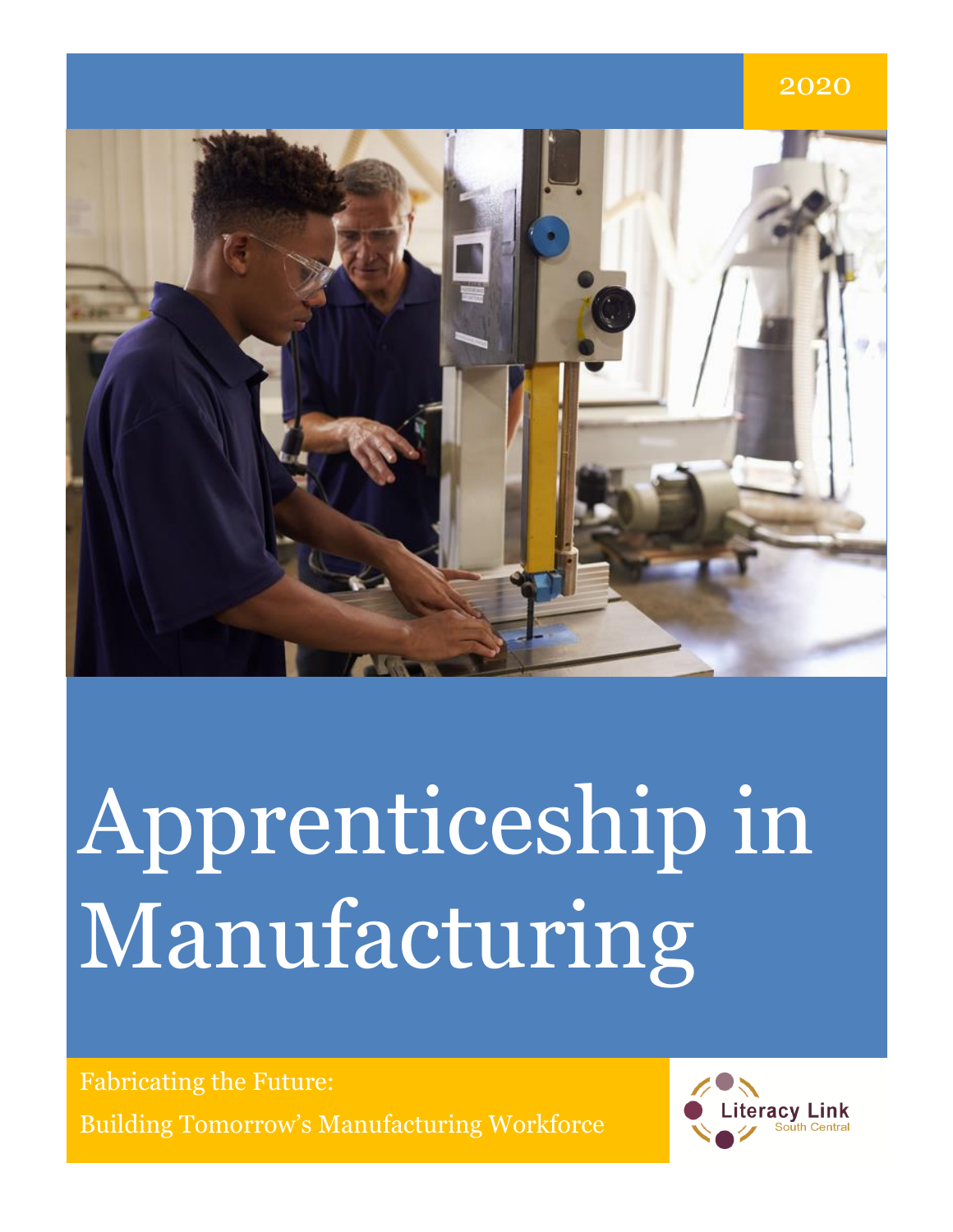Manufacturing is thriving in the London Economic Region, helping grow our economy and providing ample job opportunities. As more companies build production facilities in the London region in the years ahead, the role of manufacturing in local employment will continue to grow.

There's never been a better time to consider a career in manufacturing. Learn more about what jobs in manufacturing have to offer through this series of 5 modules:

- 1. Manufacturing: It's Made for You
- 2. Essential Skills for Manufacturing
- 3. Apprenticeship in Manufacturing
- 4. Manufacturing Job Postings
- 5. Dinner Is Served: An Introduction to Food Processing



This curriculum was produced by Literacy Link South Central. For questions about it or what adult literacy programs have to offer, please contact LLSC at (519) 681-7307 or visit [www.llsc.on.ca](http://www.llsc.on.ca/)



The development of this curriculum was funded by the Elgin Middlesex Oxford Workforce Planning and Development Board. For questions about local labour market information and tools, please contact the Planning Board at (519) 672-3499 or visit [www.workforcedevelopment.ca](http://www.workforcedevelopment.ca/) 



This project is funded in part by the Government of Canada and the Government of Ontario.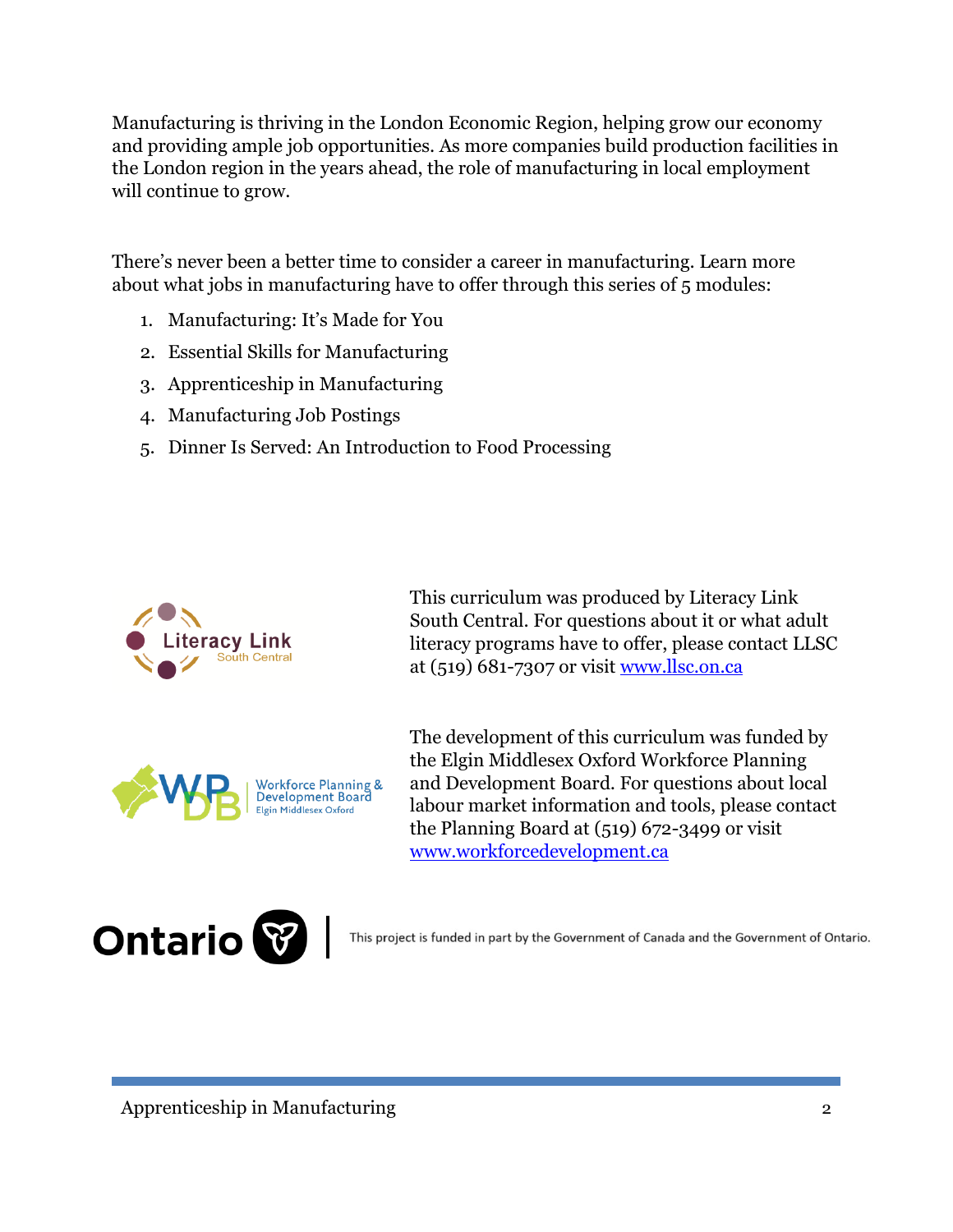# **Objectives**

#### **By completing this module, you will learn:**

- $\triangleright$  What apprenticeship is
- $\geq$  Some of the apprenticeship opportunities that exist in a manufacturing environment
- $\triangleright$  Different apprenticeships that are available in the four sectors (Construction, Industrial, Motive Power and Service)



*"An apprenticeship is a pathway to a rewarding career in the trades. As an apprentice, you take classes and learn your trade by working under the direction of experienced workers – and get paid while you do it."* 

Source: Government of Ontario (https://www.ontario.ca/page/apprenticeship-ontario)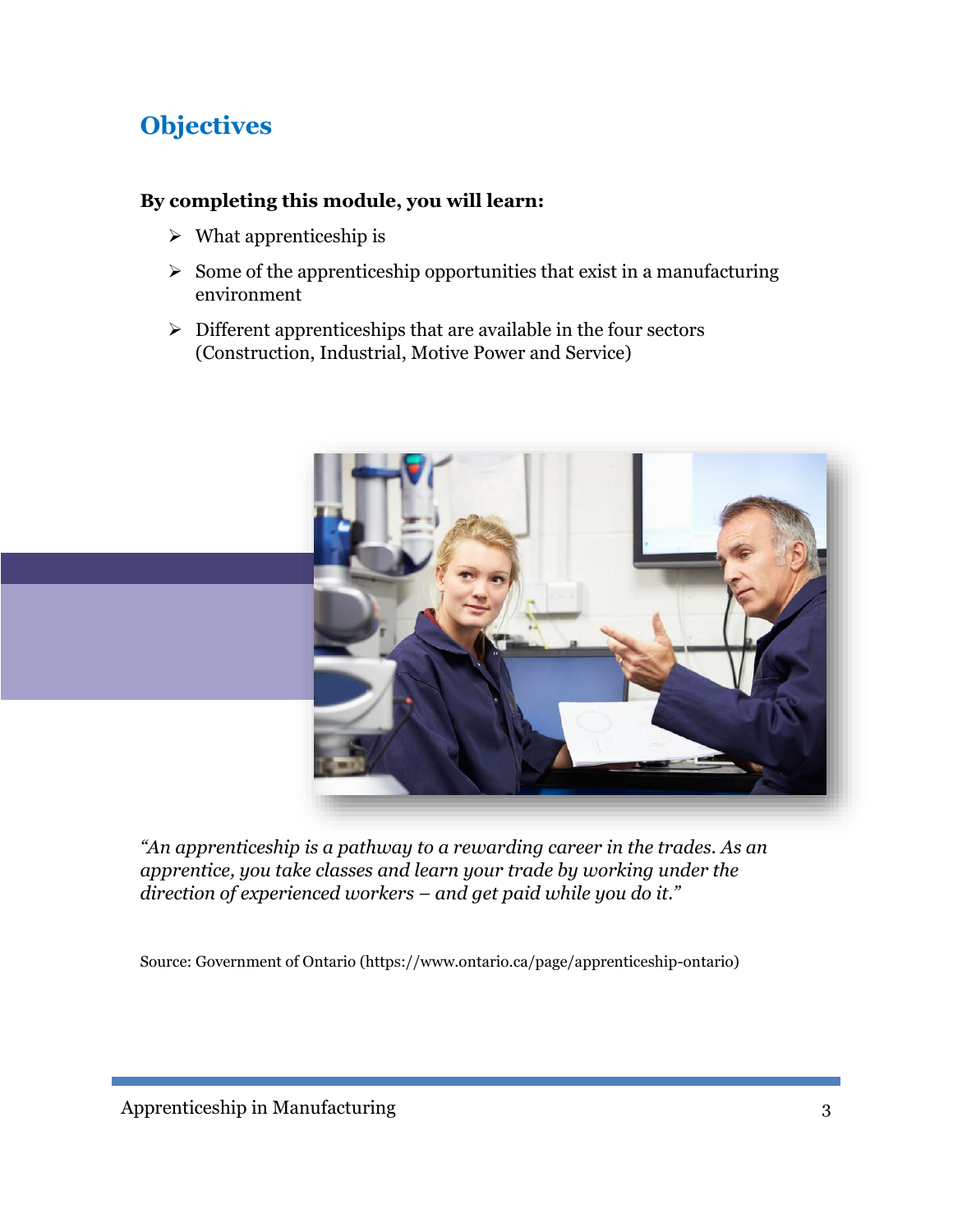## **Introduction**

After you've gained skills and knowledge from working in the manufacturing industry, you might want to specialize in one of the many activities that you see happening at your workplace.

Maybe you see someone welding pieces of metal back together. Maybe you see someone punching codes into some of the robotic machines. Jobs like these are a very necessary part of the manufacturing industry. Although you might not need to be certified to do these jobs, you might want to consider specializing so that you can prepare yourself for future positions that require this certification.

Did you know that there could be government financial support to help you do this? The process to become certified is called "Apprenticeship."

Apprenticeship is a formal type of education where you learn both in class and while at work. You can learn and earn at the same time. The Ontario government offers financial rewards and supports to people who become apprentices and to those who employ or sponsor an apprentice.

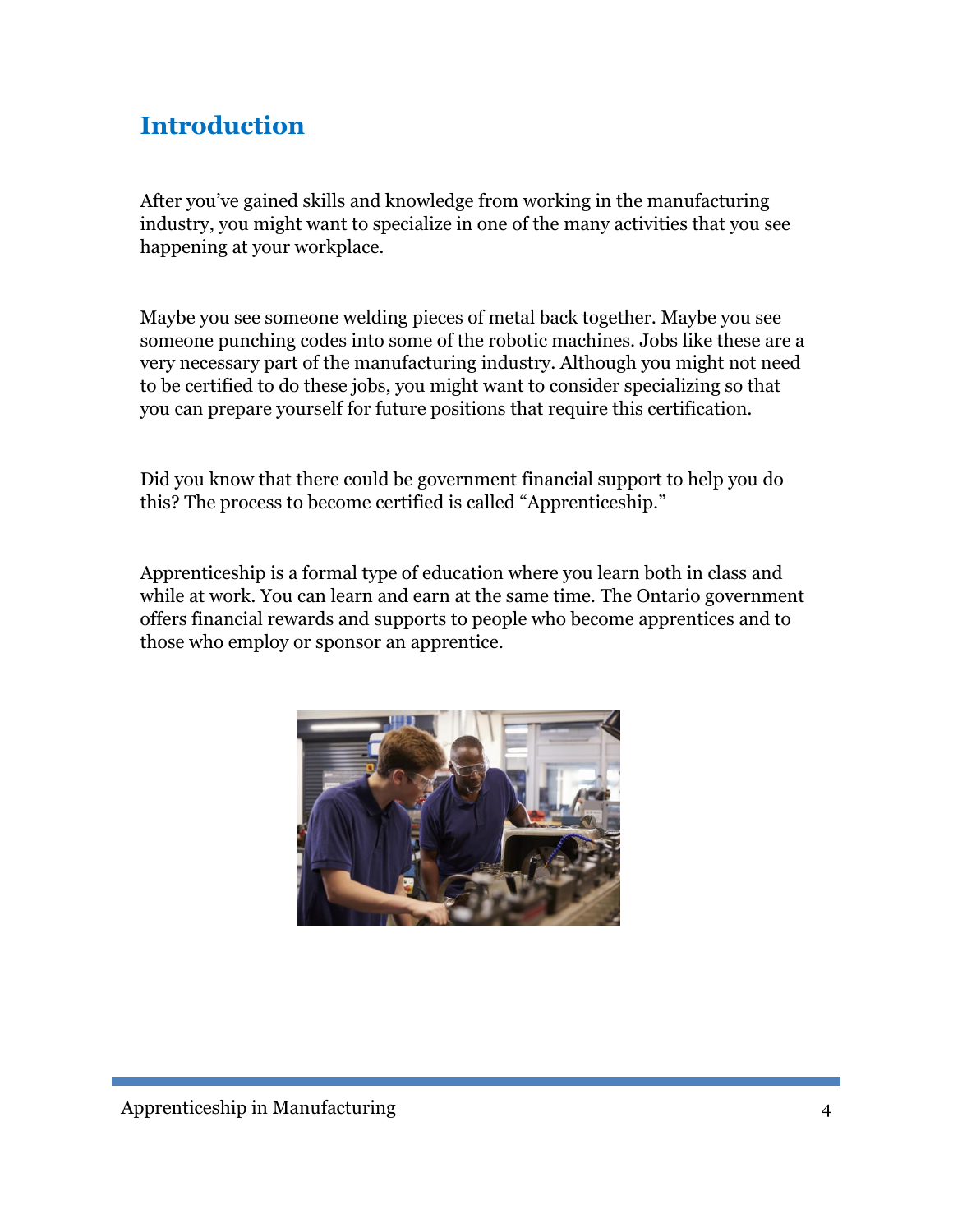# **What Apprenticeship Might Interest You?**

There are many skilled trades you can apprentice to learn here in Ontario. Three of them are:

- Tool and Die Maker
- General Machinist
- Industrial Mechanic Millwright

The Government of Ontario introduces each of these three skilled trades by asking some questions about peoples' interests.

**Question:** Are you into the latest gadgets, machines, tools and technology?

The trades of **Industrial Mechanic Millwright** and **Construction Millwright** might be for you. Millwrights install and ensure that construction and/or mechanical equipment works and stays working.

Some of the skills involved in this job include understanding different pressure systems and using cutting-edge robotics, machinery and equipment to test equipment.



**Question:** Are you a detail-oriented, visual person with a great understanding of blueprints and diagrams?



You might be great as a **Tool and Die Maker** or a **General Machinist**. These two specialty trades help create the parts and tools for manufacturing.

They both involve extreme attention to detail, metalwork, and understanding of complex machinery and precision tools.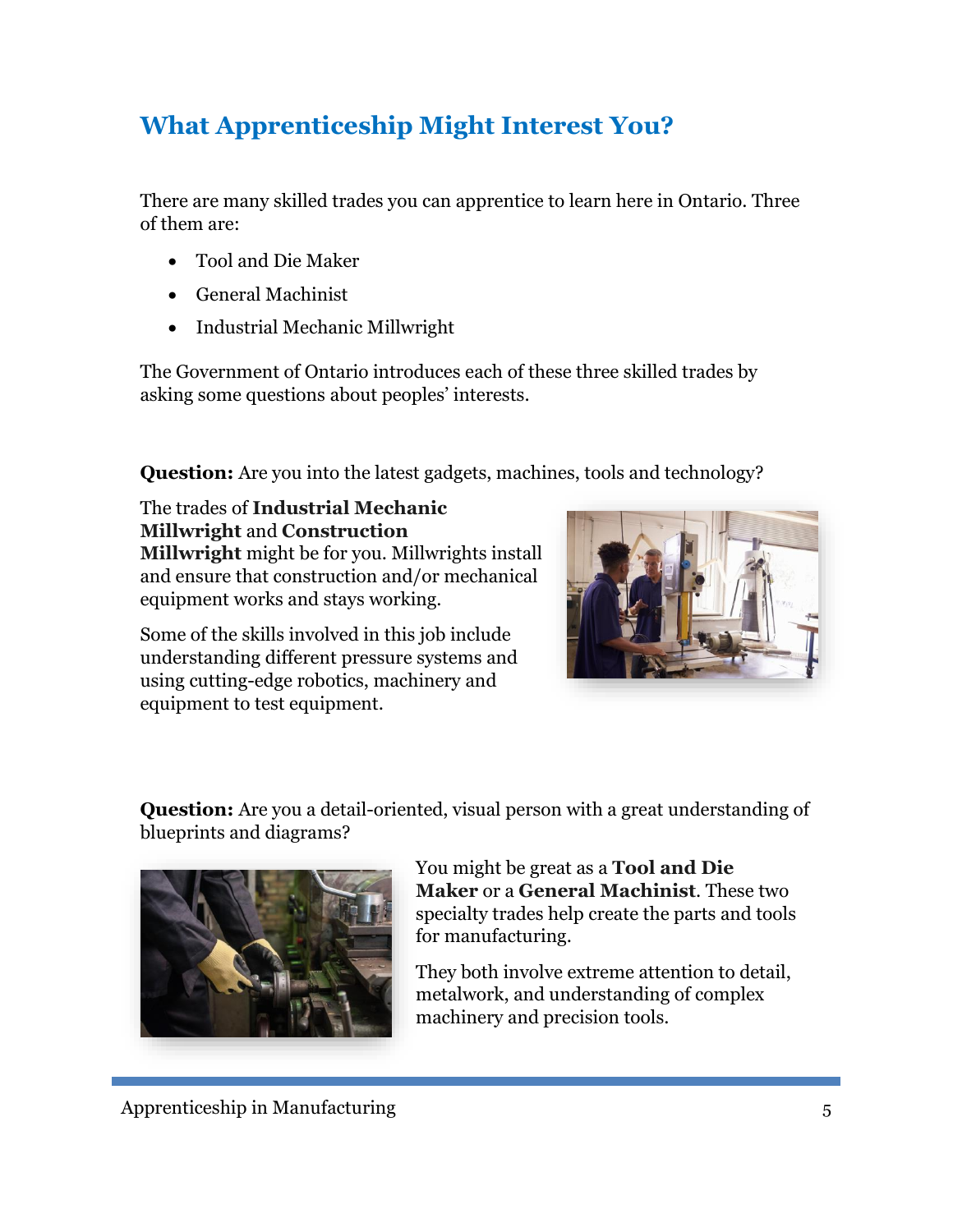# **Activity 1**

The Ontario College of Trades website offers an overview of what you will learn on the job and in class if you choose an apprenticeship as a Tool and Die Maker, a General Machinist or as an Industrial Mechanic Millwright.

Below, the link to each overview has been provided. Take time to read about what each apprenticeship involves and consider which position is the most interesting.

#### **Tool and Die Maker**

<https://www.collegeoftrades.ca/wp-content/uploads/Tool-and-Die.pdf>

#### **General Machinist**

<https://www.collegeoftrades.ca/wp-content/uploads/General-Machinist.pdf>

#### **Industrial Mechanic Millwright**

[https://www.collegeoftrades.ca/wp-content/uploads/Industrial-Mechanic-](https://www.collegeoftrades.ca/wp-content/uploads/Industrial-Mechanic-Millwright.pdf)[Millwright.pdf](https://www.collegeoftrades.ca/wp-content/uploads/Industrial-Mechanic-Millwright.pdf)

Which of the 3 career choices sounds most interesting to you?

\_\_\_\_\_\_\_\_\_\_\_\_\_\_\_\_\_\_\_\_\_\_\_\_\_\_\_\_\_\_\_\_\_\_\_\_\_\_\_\_\_\_\_\_\_\_\_\_\_\_\_\_\_\_\_

\_\_\_\_\_\_\_\_\_\_\_\_\_\_\_\_\_\_\_\_\_\_\_\_\_\_\_\_\_\_\_\_\_\_\_\_\_\_\_\_\_\_\_\_\_\_\_\_\_\_\_\_\_\_\_

Why did this interest you?

Apprenticeship in Manufacturing 6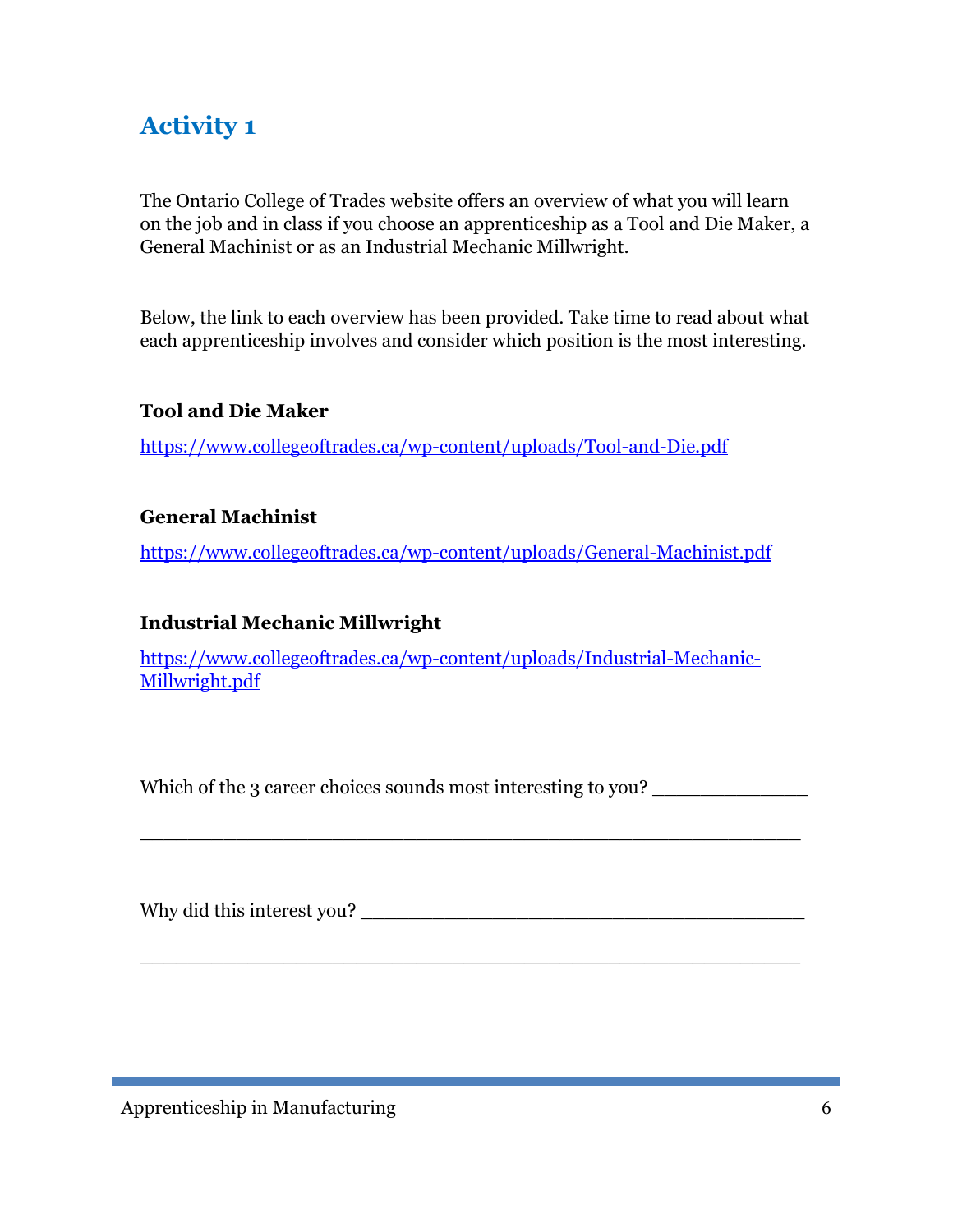## **The Local Jobs Hub**



The **Local Jobs Hub** is an online job search tool that has been developed by the Elgin Middlesex Oxford Workforce Planning and Development Board. This online tool helps to match job seekers to local employers.

When employers post on any of the most popular job posting websites, the Local Jobs Hub site automatically finds the listing and posts it on its own website. This is a great place to find job listings in the London Economic Region (London/Middlesex, Oxford and Elgin).

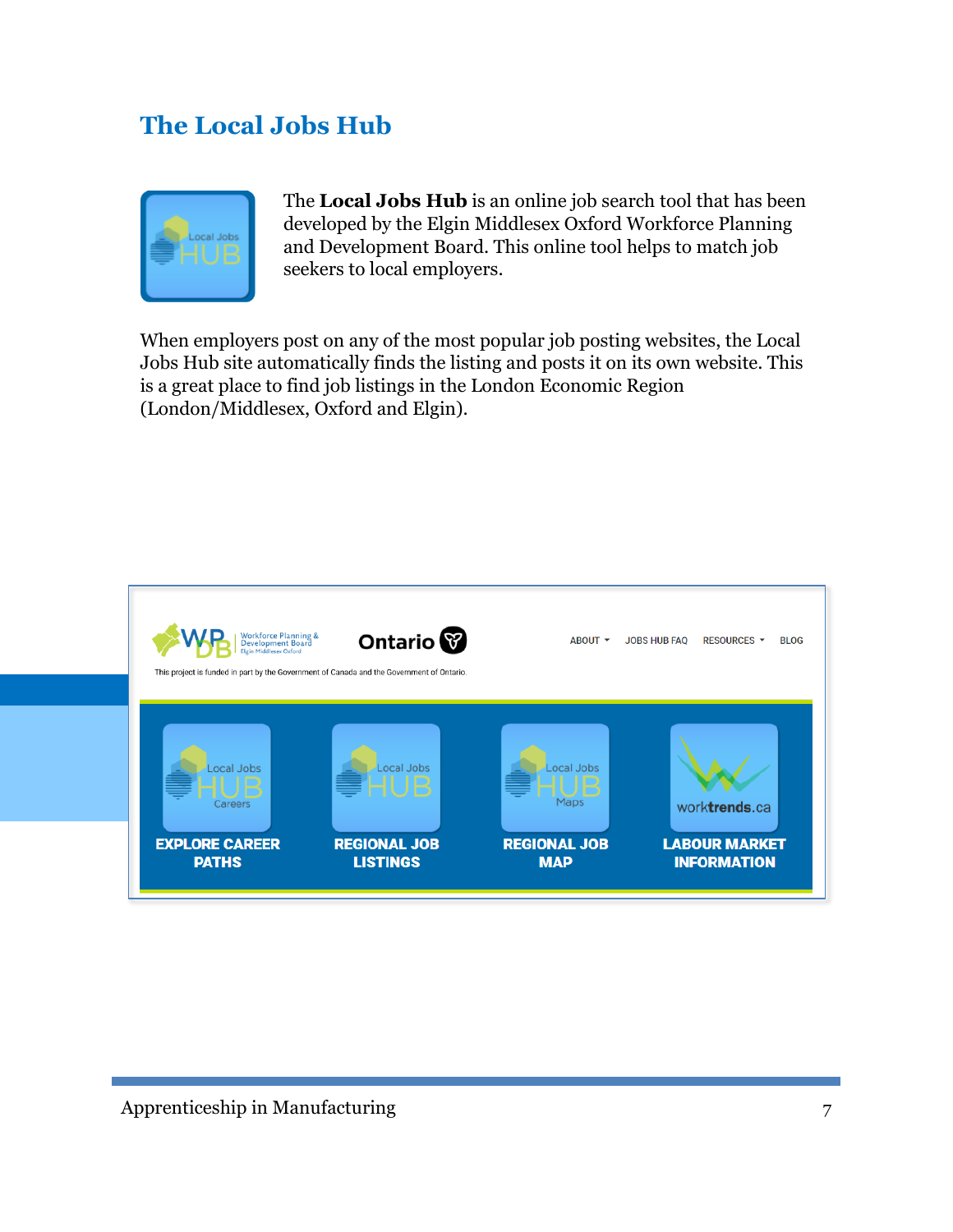# **Activity 2**

- 1. Find the Local Jobs Hub at this website: workforcedevelopment.ca.
- 2. Click the button called "Regional Job Listings."
- 3. In the search window on the left, type the name of the career choice that you said you found most interesting (Tool and Die Maker, General Machinist or Industrial Mechanic Millwright).
- 4. Find a job posting related to that career.
- 5. Read the job posting.

Find the answers to the following questions:

What is the name of the position? \_\_\_\_\_\_\_\_\_\_\_\_\_\_\_\_\_\_\_\_\_\_\_\_\_\_\_\_\_\_\_\_

Does the job description reflect what you read in the previous exercise? \_\_\_\_\_\_

What was the same? \_\_\_\_\_\_\_\_\_\_\_\_\_\_\_\_\_\_\_\_\_\_\_\_\_\_\_\_\_\_\_\_\_\_\_\_\_\_\_\_\_

What was different?

What are two activities you would be doing if you got this job?

| c |  |  |
|---|--|--|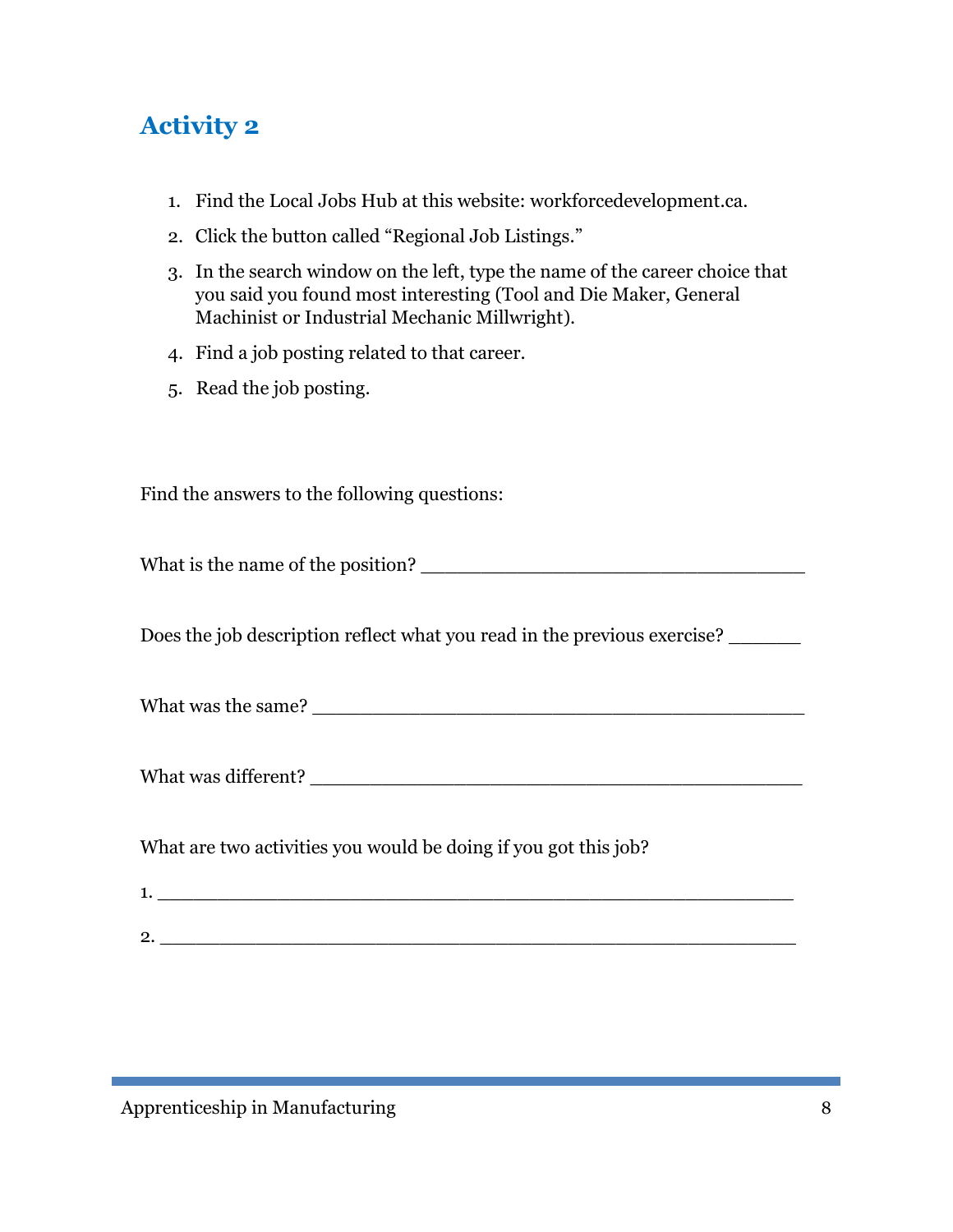What are two skills you need to do this job? 1. \_\_\_\_\_\_\_\_\_\_\_\_\_\_\_\_\_\_\_\_\_\_\_\_\_\_\_\_\_\_\_\_\_\_\_\_\_\_\_\_\_\_\_\_\_\_\_\_\_\_\_\_\_  $2.$ What is one additional skill that might help you to get this job? \_\_\_\_\_\_\_\_\_\_\_\_\_\_\_\_\_\_\_\_\_\_\_\_\_\_\_\_\_\_\_\_\_\_\_\_\_\_\_\_\_\_\_\_\_\_\_\_\_\_\_\_\_\_\_ What is the rate of pay? \_\_\_\_\_\_\_\_\_\_\_\_\_\_\_\_\_\_\_\_\_\_\_\_\_\_\_\_\_\_\_\_\_\_\_\_\_\_\_ Is it full-time or part-time work? \_\_\_\_\_\_\_\_\_\_\_\_\_\_\_\_\_\_\_\_\_\_\_\_\_\_\_\_\_\_\_\_\_ What education do you need? \_\_\_\_\_\_\_\_\_\_\_\_\_\_\_\_\_\_\_\_\_\_\_\_\_\_\_\_\_\_\_\_\_\_\_ What credentials do you need? What questions do you still have about this position?

\_\_\_\_\_\_\_\_\_\_\_\_\_\_\_\_\_\_\_\_\_\_\_\_\_\_\_\_\_\_\_\_\_\_\_\_\_\_\_\_\_\_\_\_\_\_\_\_\_\_\_\_\_\_\_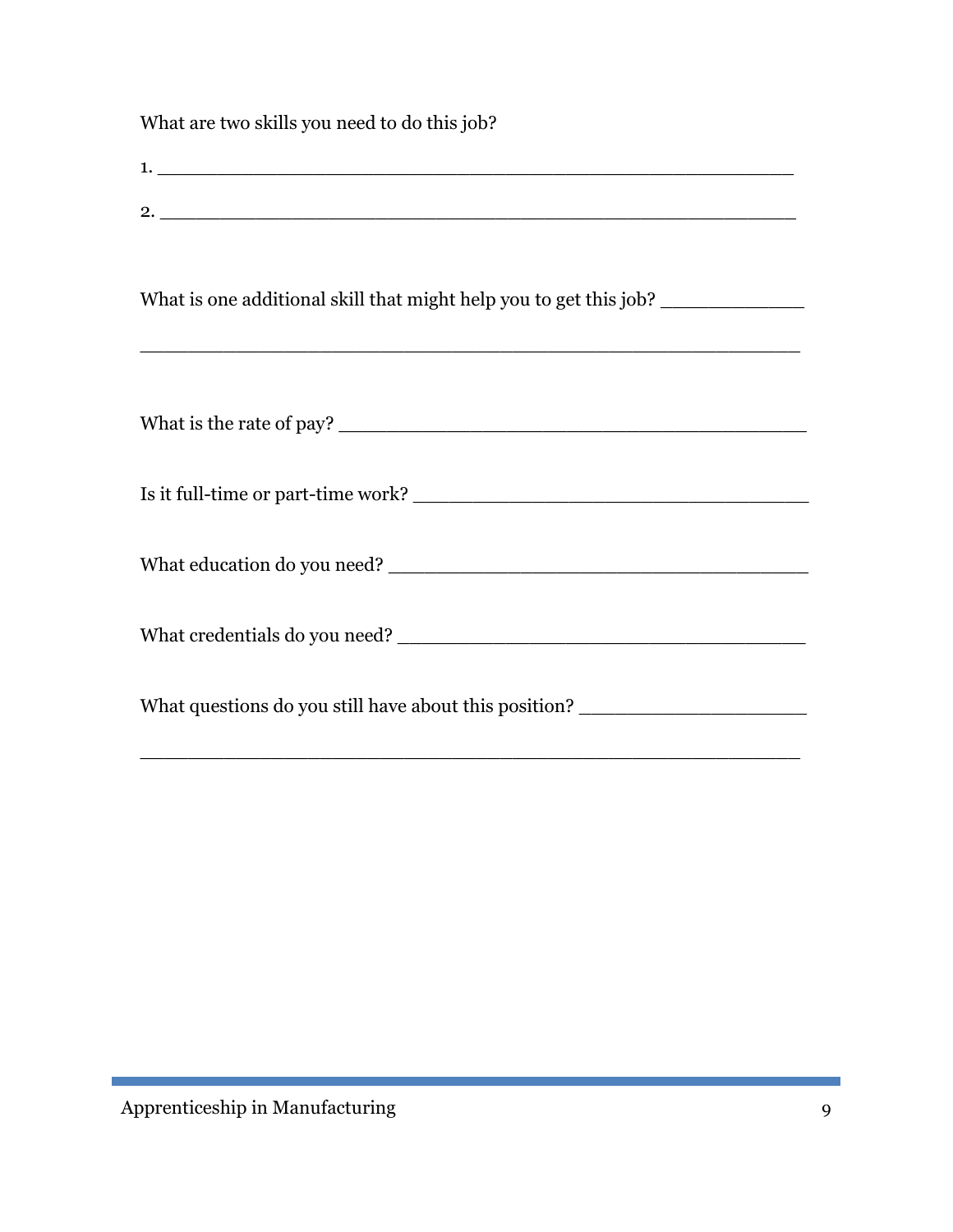# **Employment Services**

If you're unsure if a job is a good fit for you, or you don't know how to move forward in your job search, there are *free* services to help you.



The provincially funded employment services offered through *Employment Ontario* can help guide you through the job search process.

You can find a local service by going to the *Employment Ontario* website:

<https://www.ontario.ca/page/employment-ontario>

There's a live chat function on the website, so you can get an answer right away (live chat is available between 8:30 a.m. and 5 p.m., Monday to Friday).

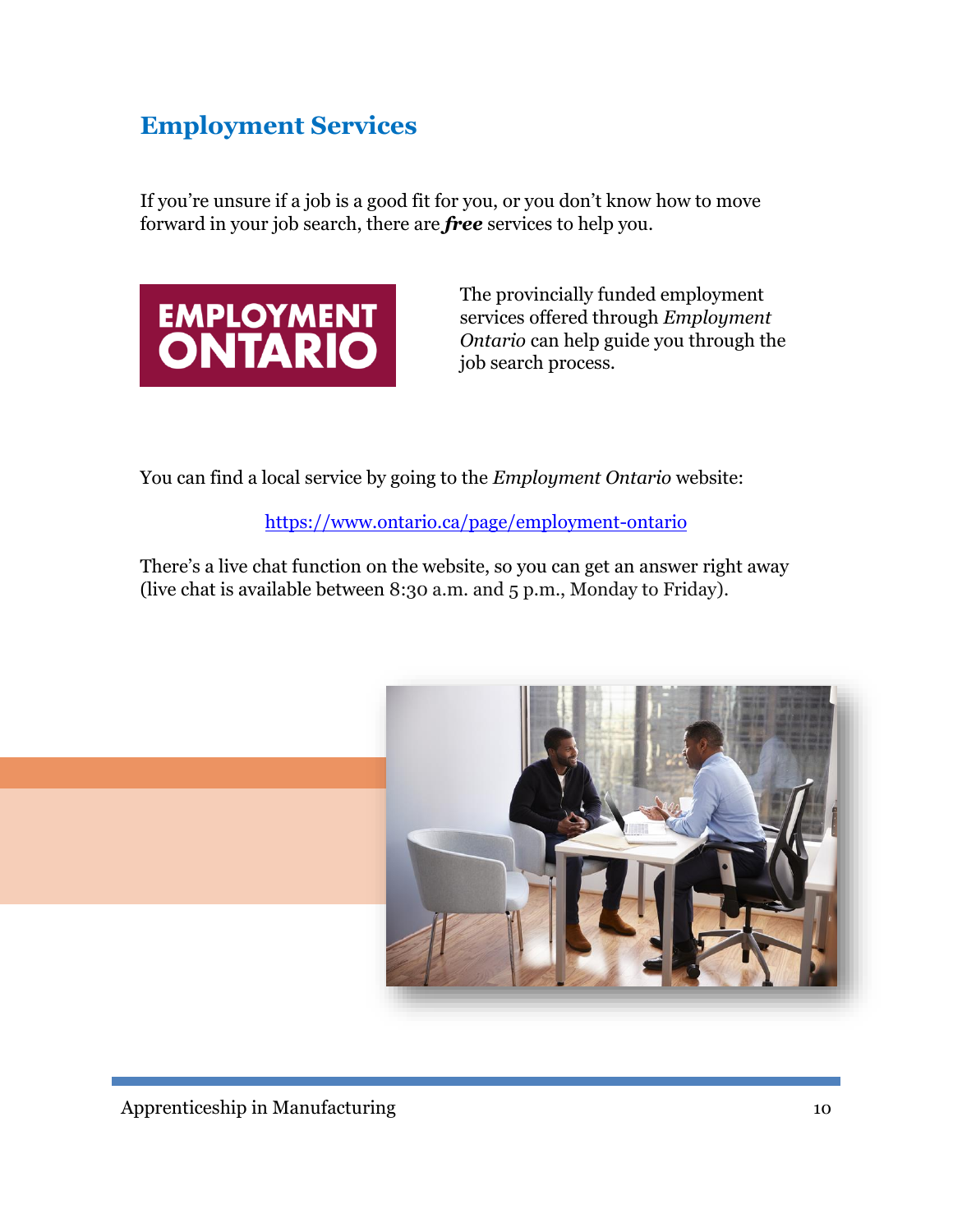# **About Apprenticeship in Ontario**

Up to this point, maybe you weren't interested in any of the careers that you've been exploring. Did you know that there are over 100 different jobs that could be supported through an apprenticeship?

Apprenticeships fall under these four sectors:

- 1. Construction
- 2. Industrial
- 3. Motive Power
- 4. Service



The Government of Ontario's website profiles all the jobs that could be considered an apprenticeship. They have the jobs listed under each of the four sectors.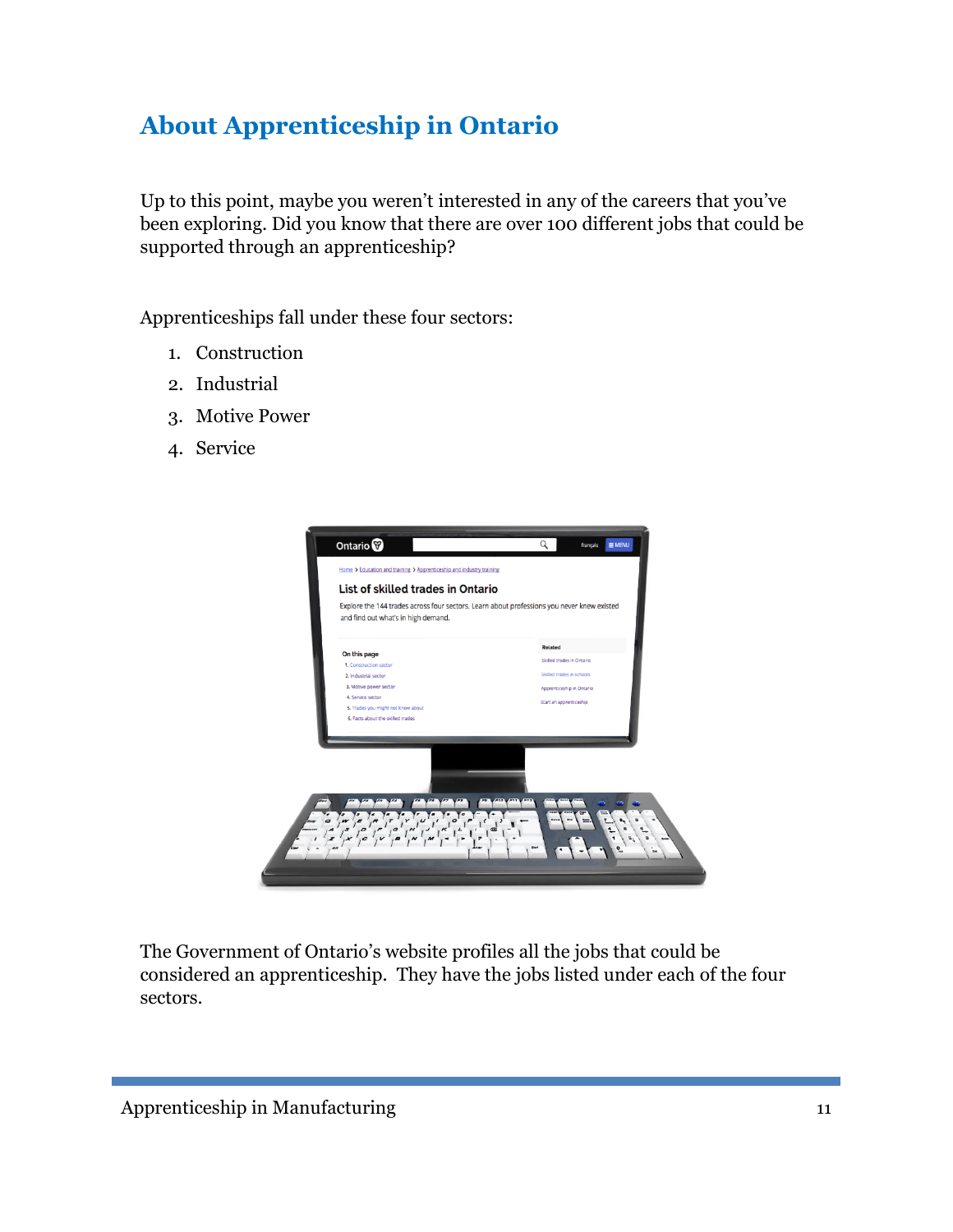# **Activity 3**

Go to the Government of Ontario's Skilled Trades website:

<https://www.ontario.ca/page/list-skilled-trades-ontario>

Find three different types of jobs in each sector and write their names in the space provided:

| Construction        |  |
|---------------------|--|
|                     |  |
|                     |  |
| Industrial          |  |
|                     |  |
|                     |  |
| <b>Motive Power</b> |  |
|                     |  |
|                     |  |
| Service Sector      |  |
|                     |  |
|                     |  |

#### **Did You Know?**

In the London Economic Region, there is a group of service providers ready to help you to understand the Apprenticeship system and to guide you through this career choice.

Find out more about "The Apprenticeship Network" at *theapprenticeshipnetwork.com*